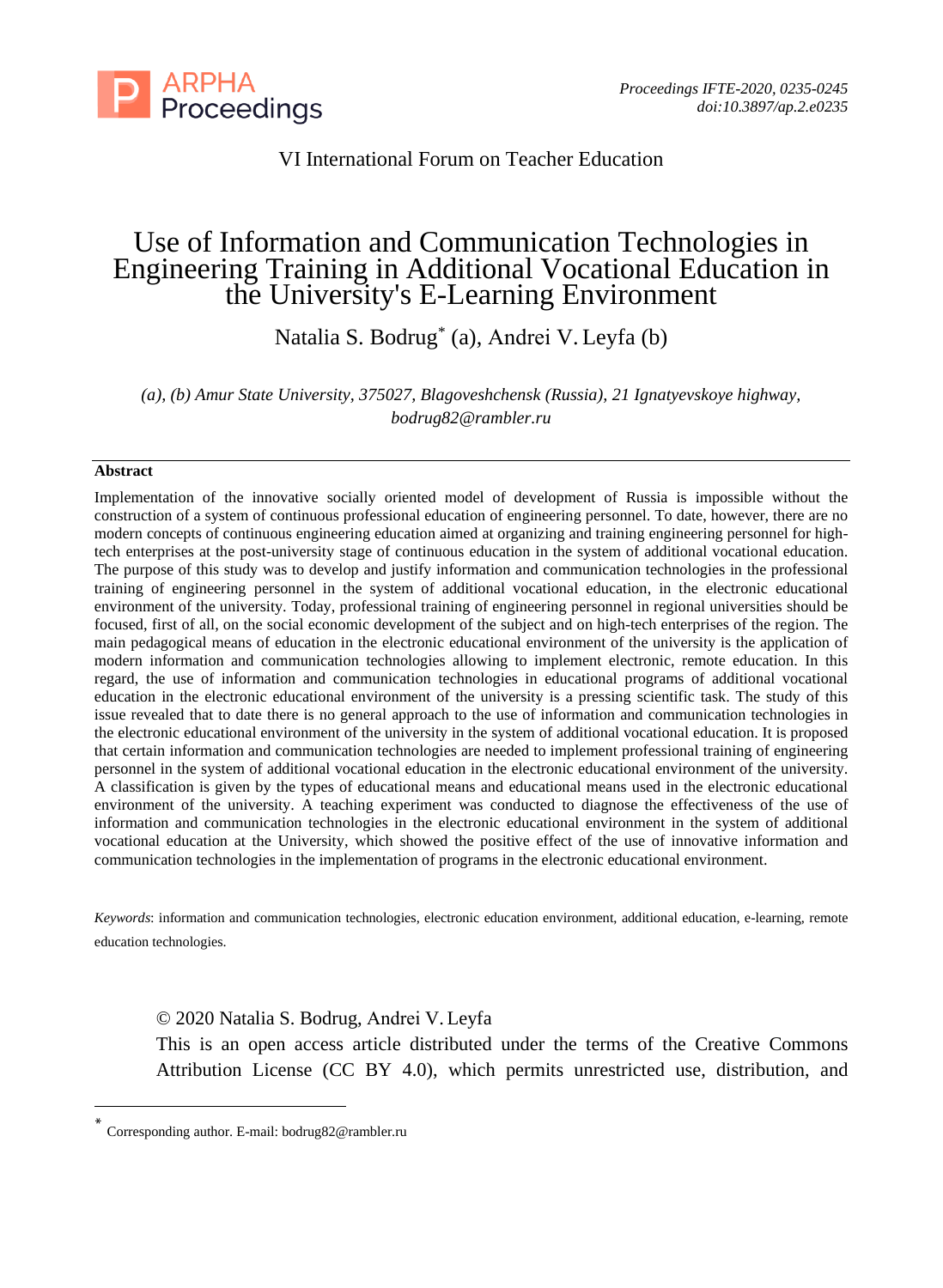reproduction in any medium, provided the original author and source are credited. Published by Kazan federal university and peer-reviewed under responsibility of IFTE-2020 (VI

International Forum on Teacher Education)

#### **Introduction**

The implementation of an innovative socially oriented model of development of Russia is impossible without the construction of a system of continuous professional education of engineering personnel. The system of continuous vocational education should be aimed at creating the necessary conditions for the comprehensive harmonious development of the individual, regardless of age, initially acquired profession, specialty, place of residence, but with mandatory consideration of his abilities, motives, interests, value settings (Tolochek, 2005; Study memorandum through life, 2019). At the same time, it is important that the system of continuous education of engineering personnel should be built on the basis of Federal state educational standards and requirements of employers presented in the professional standard. As a matter of fact, the professional standard sets the employer 's requirements for a future specialist and ensures a proper level of professional training of engineering personnel (professional competencies).

The modern market economy of the Russian Federation is aimed at the development of high-tech industries, which contain innovative developments, automation of all production processes, intellectual production, modern active-adaptive equipment, robotics. Therefore, one of the important tasks facing the modern university is the training of engineering personnel of the new formation. In our opinion, this task should be solved by the system of continuous vocational education at the university, aimed at advance and optimal adaptation of future engineers working at high-tech enterprises. One of the important stages of continuous vocational education of engineering personnel is the post-university stage, which is carried out in the system of additional vocational education.

The Far East, is one of the actively developing regions. Large Russian industrial enterprises of mining, shipbuilding, space and energy industries are concentrated in the Amur region, and today the gas and oil industries are gaining momentum. «West Siberian Petrochemical Plant», «RusHydro», «Gidroelektromontazh», «System Operator of the Unified Energy System» «Regional dispatching office of the Energy System of the Amur region», «Far Eastern Generating Company», «Sibur Tobolsk», «Gazprom Pererabotka Blagoveshchensk», «Roskosmos» state corporation, «Far East Distribution Grid Company», «Power Pool System Federal Grid Company treat them» (Bodrug et al., 2019; Plutenko et al., 2017 a).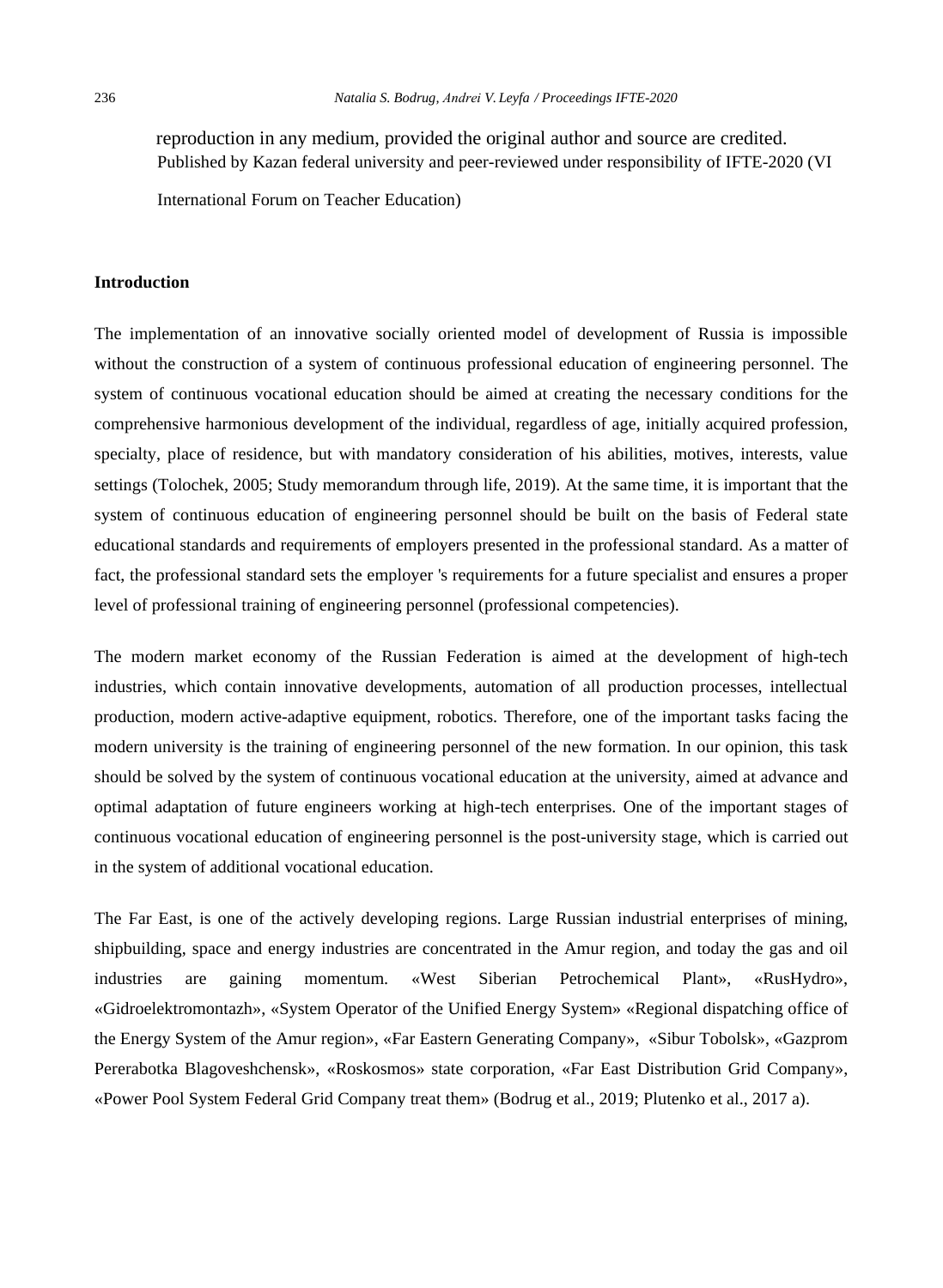In the region, one of the classical universities is the Amur State University, capable of improving the quality of training engineers to work in the market economy, with a focus on specific production. The University cooperates with all major industrial enterprises of the Far East within the framework of longterm agreements (Plutenko et al., 2018; Plutenko et al., 2017 b).

At present, digitalization in educational institutions has led to the emergence of an electronic educational environment (EEE), the requirements for which are reflected in article 16 of Federal Law № 273-FL «On Education in the Russian Federation» (About education in the Russian Federation, 2012). In the implementation of educational programs of additional vocational education (AVE) within the framework of the EEE of the university, the key is the use of e-learning and remote educational technologies. It is this format of training that is as comfortable as possible for representatives of workers in the industrial sphere. Professional retraining of engineering personnel takes place on-the-job, which allows to preserve the production process.

However, to date there are no modern approaches to the organization of professional training of engineering personnel in the system of additional education of the university using information and communication technologies (ICT) in the electronic educational environment.

#### **Purpose and objectives of the study**

The purpose of this study was to develop and justify information and communication technologies used in vocational training of engineering personnel in the system of additional vocational education, in the electronic educational environment of the university.

#### **Methodology**

The following research methods were used to achieve the objective:

- theoretical (analysis of scientific problem, study of pedagogical experience of engineering personnel training in foreign and Russian universities);

- empirical (systematically included observation, interviews, testing of respondents, stating experiment).

#### Experiment description and procedure

Due to the high rate of economic growth and the development of industrial production in the region, there is an urgent need for professional retraining of engineering personnel. On the basis of the university there is a center of advanced professional training, faculty of additional education, responsible for training and retraining of highly qualified personnel for different spheres of economy of the region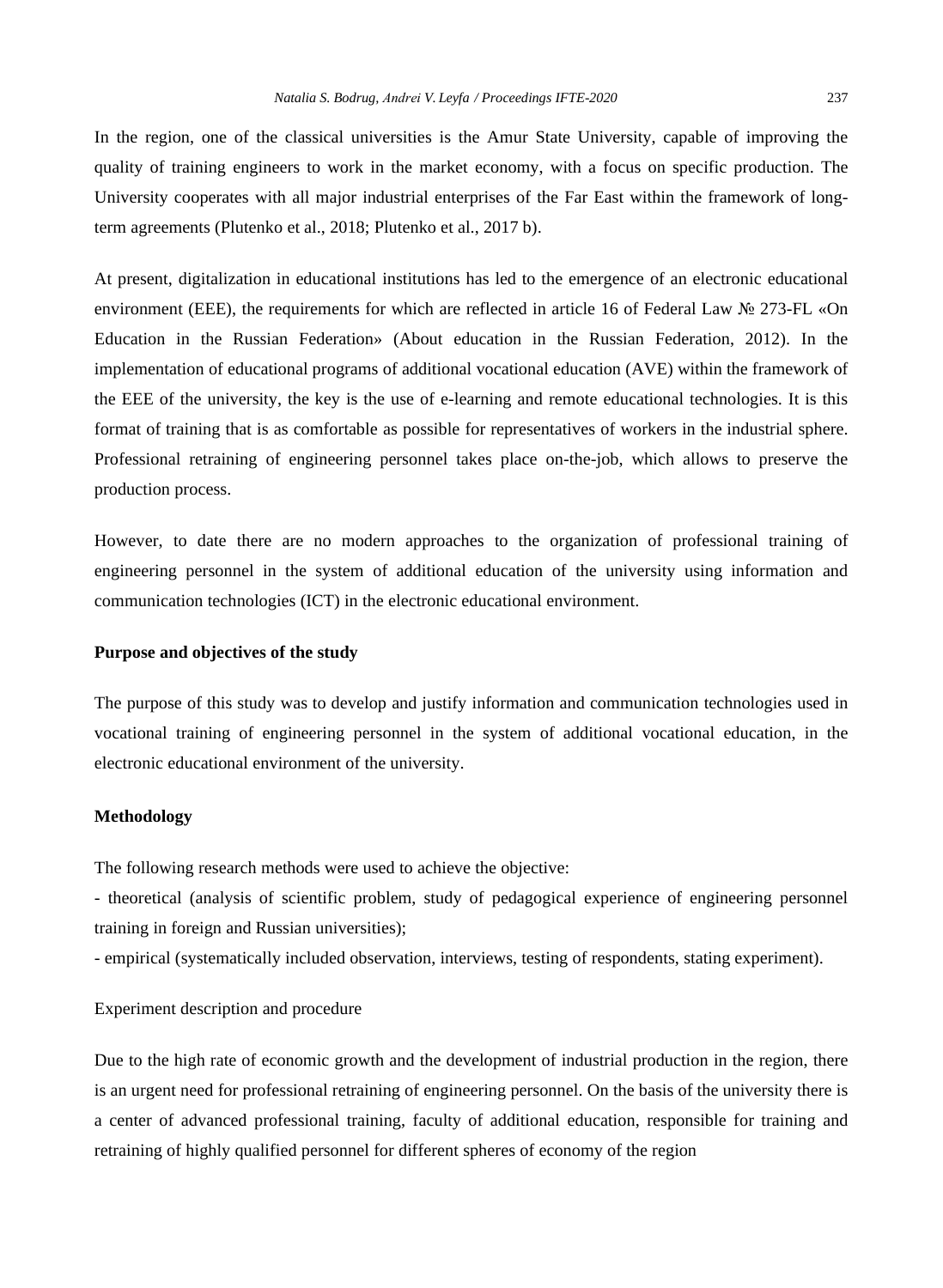With active interaction with enterprises and large corporations, based on market requests, the University has developed educational programs of professional training «Automation and management systems in the oil and gas industry», «Automation and management systems in energy»), for gas-chemical and energy industries of the region. Based on long-term forecasts of development of industrial enterprises of energy, gas processing, oil industries in the region, emphasis is placed on professional retraining of engineering personnel. The programs are implemented in the AVE system in the EEE of the university and are in demand in the conditions of the real economy.

The use of modern ICT tools is an important factor, for use in educational programs of professional training in the EOS of the university. When implementing programs in AVE in EEE university is not enough, and sometimes even impossible to use traditional means of education. Therefore, the use of special ICT is the main pedagogical means of education in the electronic educational environment of the university.

The training tools used in the professional training of engineering personnel in the system of additional vocational education in the EEE should have peculiarities compared to traditional training tools. To justify the choice of modern ICT, we will define them. (Shestak et al., 2008) describes ICT as a set of methods, technical means, networks and software that meet information needs (collection, processing, storage and display of information) in order to improve the efficiency of other technologies (production, organizational, pedagogical).

Therefore, when choosing modern information and communication technologies used in professional retraining programs «Automation and management systems in the oil and gas industry», «Automation and management systems in energy», implemented in the EEE of the university in the AVE system, we focused on the following criteria:

1) the content of the professional retraining program;

2) the potential of the university 's electronic educational environment (server capacity);

3) capabilities of software products - training environment (convenient content, extended functionality, accessibility, informativity);

4) hardware (computers, cameras, recording studio);

5) software;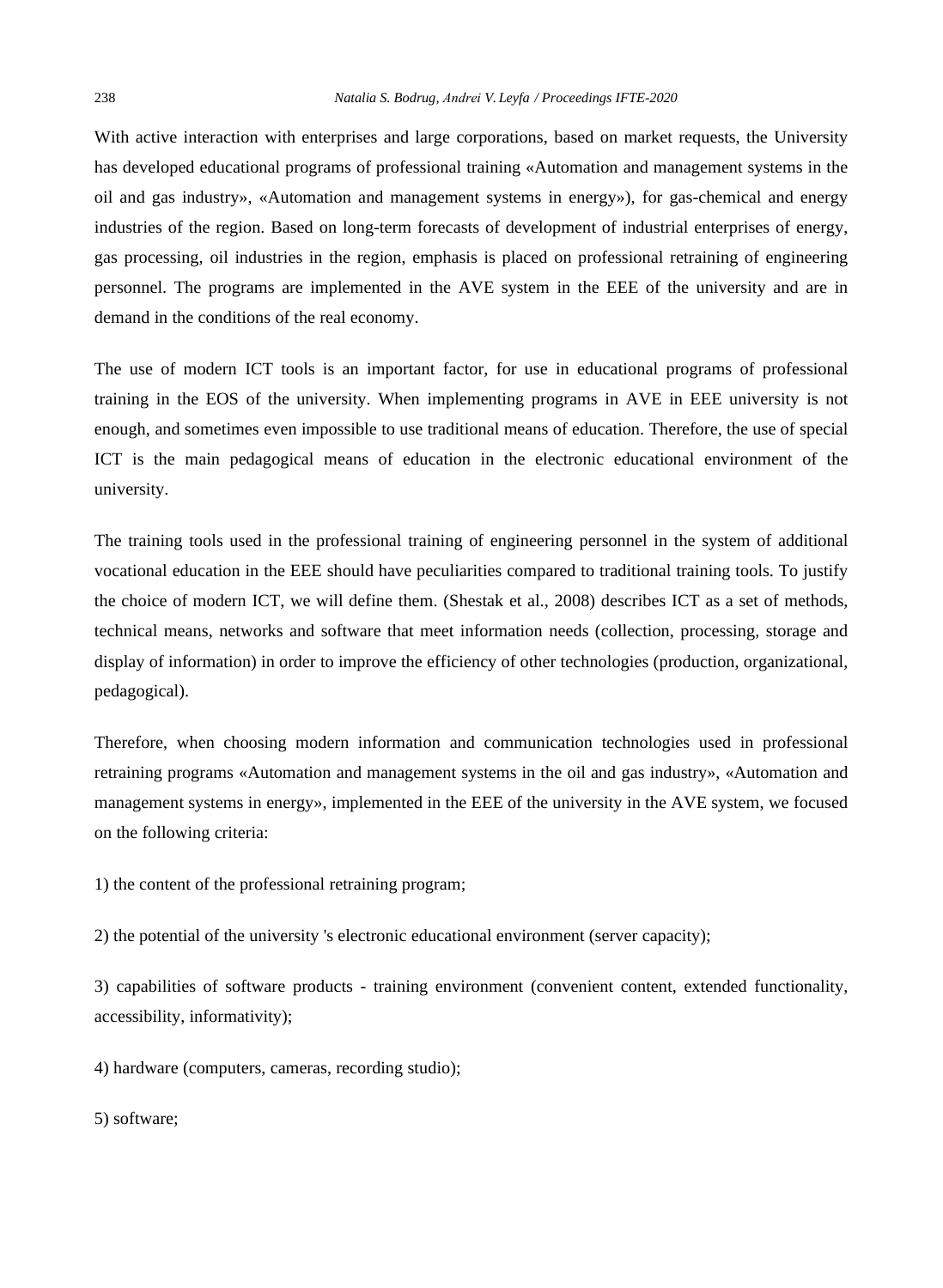6) network (Internet);

7) the level of personnel capacity of the university.

Educational programs of professional retraining «Automation and management systems in the oil and gas industry», «Automation and management systems in energy» are implemented on social and educational platform with web-interface «Moodle». Moodle is a web application located on a university server and is accessed through a browser. This learning environment is aimed at organizing educational content.

In modern pedagogical society, the most common typology divides ICT training tools into verbal, visual, technical (Hozyainov, 1998; Kudryavtseva, 2008; Noskova et al., 2018).

In determining the use of modern ICT training tools, it is necessary to focus on methods of training organization (lectures, seminars, laboratory exercises, practical exercises, independent work, video lectures, remote practical works, interactive laboratory workshops, online or offline test tasks, remote course works, projects, abstract tasks, essays, web quests), which are reflected in the curriculum of professional retraining programs.

Consider several disciplines as an example of the use of modern ICT. For each discipline of the curriculum there is an electronic educational and methodological literature, which can be used by the student, links to electronic library systems (ELS) «IPRbooks», «Jurite», «Book.ru» and others.

In the discipline «Integrated design and management systems» lectures are presented in the format of a video on the topics « Introduction to Automated Management Systems», « Steps for Creating Automated Process Control Systems», « Provision of control design information systems». In addition to the lectures, participants are offered audio and video educational information materials on the topics «Open Systems», «Basic Concepts and Functions of SCADA».

The discipline provides for remote laboratory works, during which the student must learn to create a monitoring system containing automatic power control units, displaying by various means of the operator interface the values of the internal signal generator. All laboratories are performed in the program «Trace Mode 6», which is offered to listeners for download in a hypertext version.

The discipline «Software of control systems» presents hypertext lectures on the topics «Programming software logic controllers. IEC 61131-3 programming languages», «Numerical software management», «Continuous process control systems software». Remote practical tasks involving simulation modeling in the form of development of the visualization screen of the control system and development of the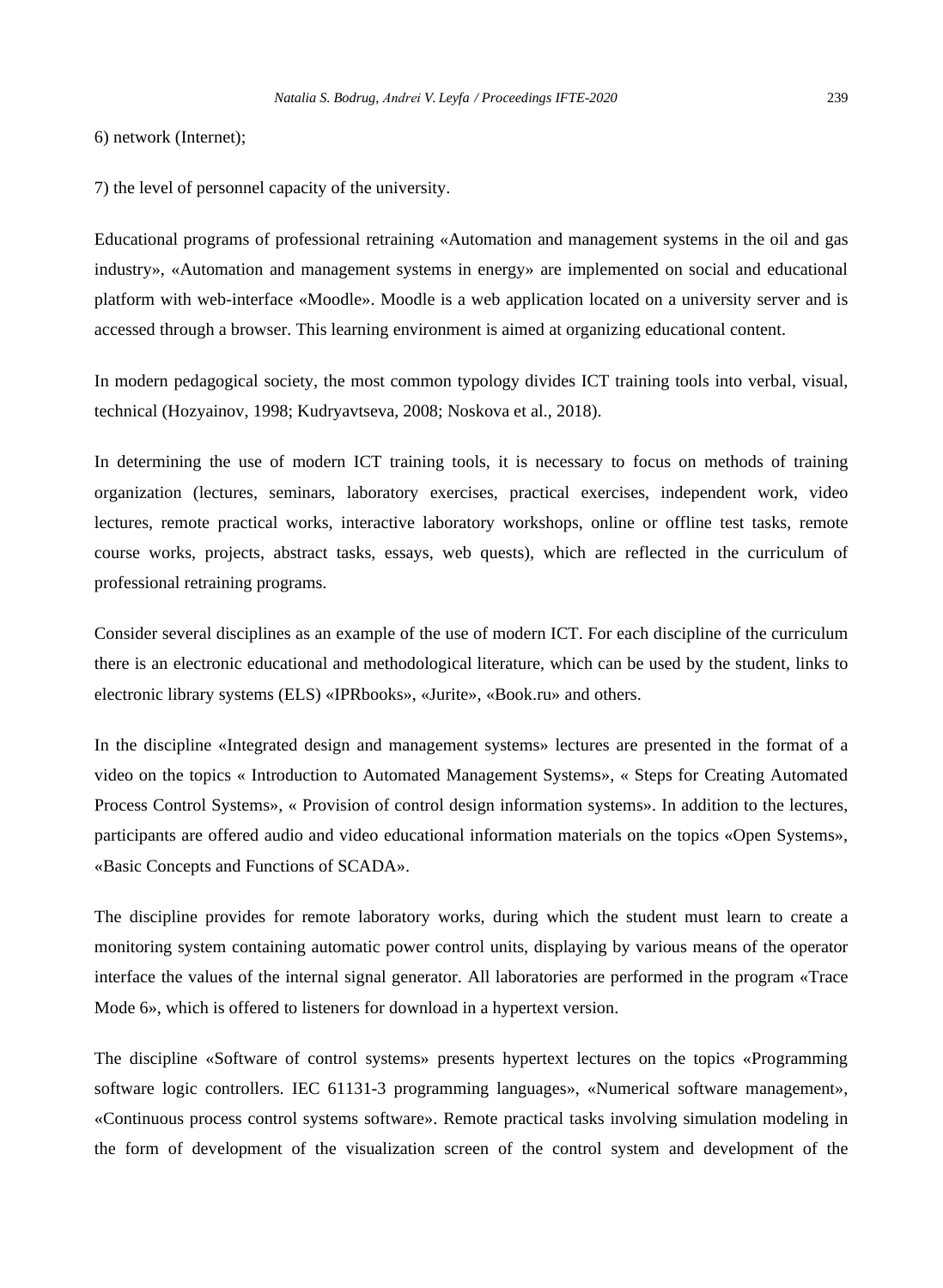visualization service program, which are carried out through the software complex CoDeSys presented to the listeners in a hypertext version.

For all disciplines of the course, students and teachers can control "attendance," activity, time of educational work on the network. The assessment of the quality of the disciplines is carried out in the format of current, intermediate, final control and the results are reflected in the evaluation log. For organization of online interaction and communication between participants of educational process in each discipline there is a forum, chat, system of personal messages, e-mail.

In the University, in the course of training engineering personnel in the system of additional vocational education under the programs «Automation and management systems in the oil and gas industry», «Automation and management systems in energy», the EEE uses information and communication technologies specified in Table 1.

Table 1. Means of ICT education in the EEE of the university in the AVE system for the training of engineering personnel in vocational retraining programs implemented by the university

| <b>Engineering training</b><br>programs                               | <b>Types of tutorials</b>                   |           | <b>Tutorials</b>                                                                                                                                                                                                      |  |
|-----------------------------------------------------------------------|---------------------------------------------|-----------|-----------------------------------------------------------------------------------------------------------------------------------------------------------------------------------------------------------------------|--|
| «Automation and<br>management systems in<br>energy»                   | <b>Traditional</b><br><b>Learning Tools</b> | verbal    | oral speech, words                                                                                                                                                                                                    |  |
|                                                                       |                                             | visual    | textbooks and teaching manuals,<br>collections of tasks and exercises,<br>manuals for carrying out independent<br>works, control works, dictionaries,<br>reference books; models, educational<br>laboratory equipment |  |
|                                                                       |                                             | technical | projectors, personal computers,<br>multimedia (interactive databases,<br>electronic magazines, computer training<br>programs, electronic textbooks),<br>interactive boards                                            |  |
| «Automation and<br>management systems in<br>the oil and gas industry» | Tutorials of ICT                            | verbal    | skype, forum, webinar, system of<br>personal messages in the system of<br>remote education, messenger, voice mail,<br>e-mail                                                                                          |  |
| «Automation and<br>management systems in<br>energy»                   |                                             | visual    | electronic textbooks, audio-learning-<br>information materials, video-learning-<br>information materials, hypertext                                                                                                   |  |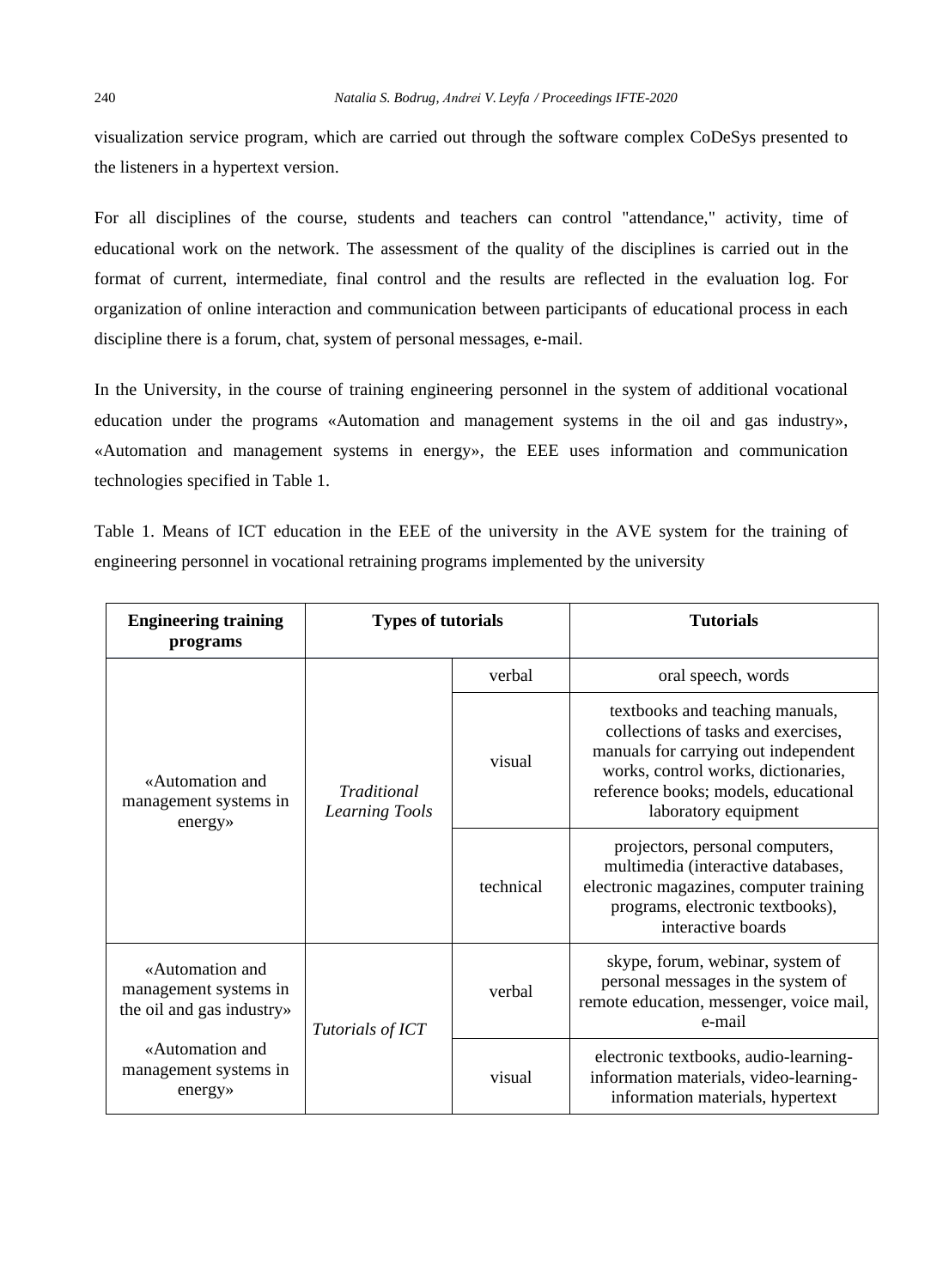|  | technical | computer training systems in hypertext<br>and multimedia versions, simulators,<br>electronic libraries, electronic resources,<br>multimedia technologies |
|--|-----------|----------------------------------------------------------------------------------------------------------------------------------------------------------|
|--|-----------|----------------------------------------------------------------------------------------------------------------------------------------------------------|

### **Results and discussion**

In order to determine the effectiveness of the use of information and communication technologies in the professional training of engineering personnel in the system of additional vocational education in the electronic educational environment of the university, we conducted a statement pedagogical experiment. Its purpose is to study the opinion of the listeners on the comfort and satisfaction of the used information and communication technologies in the professional training of engineering personnel in the system of additional vocational education in the electronic educational environment of the university.

In order to carry out a statement pedagogical experiment on diagnostics of efficiency of information and communication technologies use in EEE in the AVE system at the university we were:

- tools have been developed to determine the level of comfort of students in the use of modern information and communication technologies;

- diagnostic tools of satisfaction with conditions of information and communication technologies organization in EOS are defined.

Experimental work was carried out with students of courses of students in the period from 2015 to 2020, on programs of professional retraining «Automation and management systems in the oil and gas industry» and «Automation and management systems in energy». The study involved participants in courses with both traditional learning tools and modern ICT learning tools. A total of 95 listeners participated in the experiment.

Determination of the level of comfort in the use of information and communication technologies in the EOS of the university. An important factor in the effectiveness of the use of information and communication technologies in the training of engineers in the system of additional vocational education in the electronic educational environment of the university is the level of comfort of students in the use of ICT. Today, the issue of environment comfort is considered by many scientists. Thus, authors Ananiev (1979), Slobodchikov & Isayev (1995) highlight the main collecting components of environment comfort it is psychological, physical and intellectual.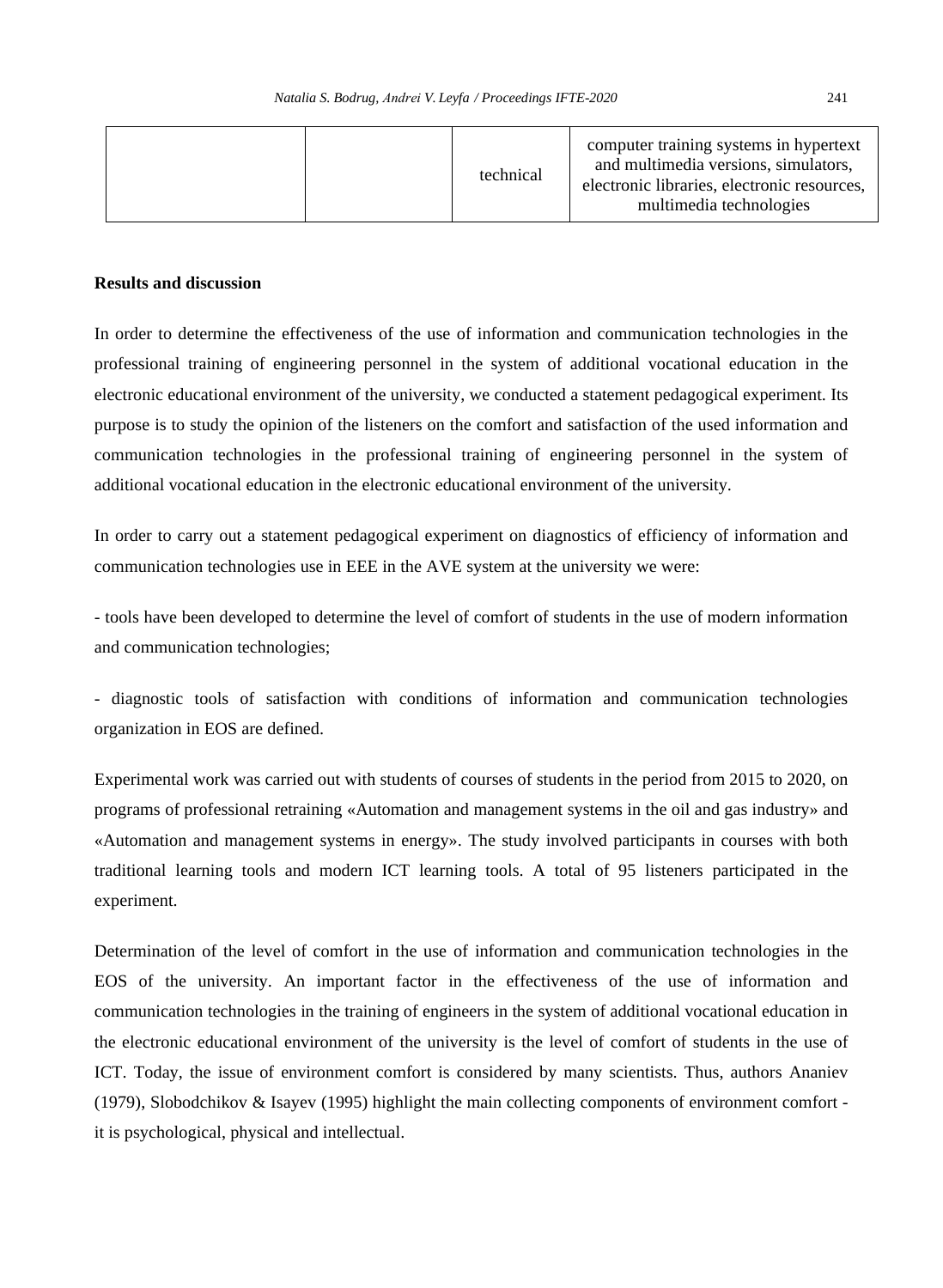Based on the specifics of implementation of professional retraining programs «Automation and management systems in the oil and gas industry» and «Automation and management systems in energy» in EEE in the system of AVE of the university, we will determine the main components of comfort of use of information and communication technologies. Physical comfort is manifested by the degree of satisfaction created by the object-spatial conditions of ICT learning tools. Intellectual comfort is expressed by the results of the use of ICTs, their ability to use them, to carry out thought activities. Psychological comfort is determined by the state of the listener throughout the training period and is characterized by signs: excitement, misunderstanding, disappointment, excitement, joy, delight, surprise, comfort and so on.

The high level of comfort of ICT use is characterized by signs: absolute satisfaction with the object-spatial conditions of ICT learning tools (full information on the ways of ICT application, use of electronic library, software products for download is presented, the rating log is displayed conveniently, a forum, chat, personal message system is provided); presence of cognitive interest; High quality of use of ICT learning tools; Absence of excitement about inconvenience of presented educational material; Full satisfaction with online and offline communication with teachers in forums and chat rooms, Skype; Delight in the ways and means of presented lecture, practical, laboratory materials (video-educational and information materials of high quality, hypertext links always work).

The average level of comfort is characterized by signs: sufficient satisfaction with the object-spatial conditions of the EEE (information on how to use ICT and ELS is provided, but not in full, software products for download are not fully presented, the rating log is displayed conveniently, forum and chat, Skype is not used in all disciplines of the course, the system of personal messages is used); presence of cognitive interest; Partial use of ICT learning tools; Excitement about inconvenience of the presented educational material; There is sufficient online and offline communication with teachers in forums and chat rooms; Slight disappointment with the ways and means of presenting lecture, practical, laboratory materials (video-educational and information materials are well voiced, image of good quality, hypertext links do not always work).

The low level of comfort in the use of ICT is expressed by such factors: dissatisfaction with the objectspatial conditions of the EEE (incomplete information on how to use ICT and ELS, software products are not presented or downloaded correctly, forum and chat, Skype is rarely used, the system of personal messages is not used, the results of evaluations are not displayed in the rating log); lack of cognitive interest; Indifference to how educational material is presented; Insufficient online and offline communication with teachers in forums and chat rooms; Dissatisfaction with the quality of lecture, practical, laboratory materials (video-educational and information materials of low quality, hypertext links do not always work).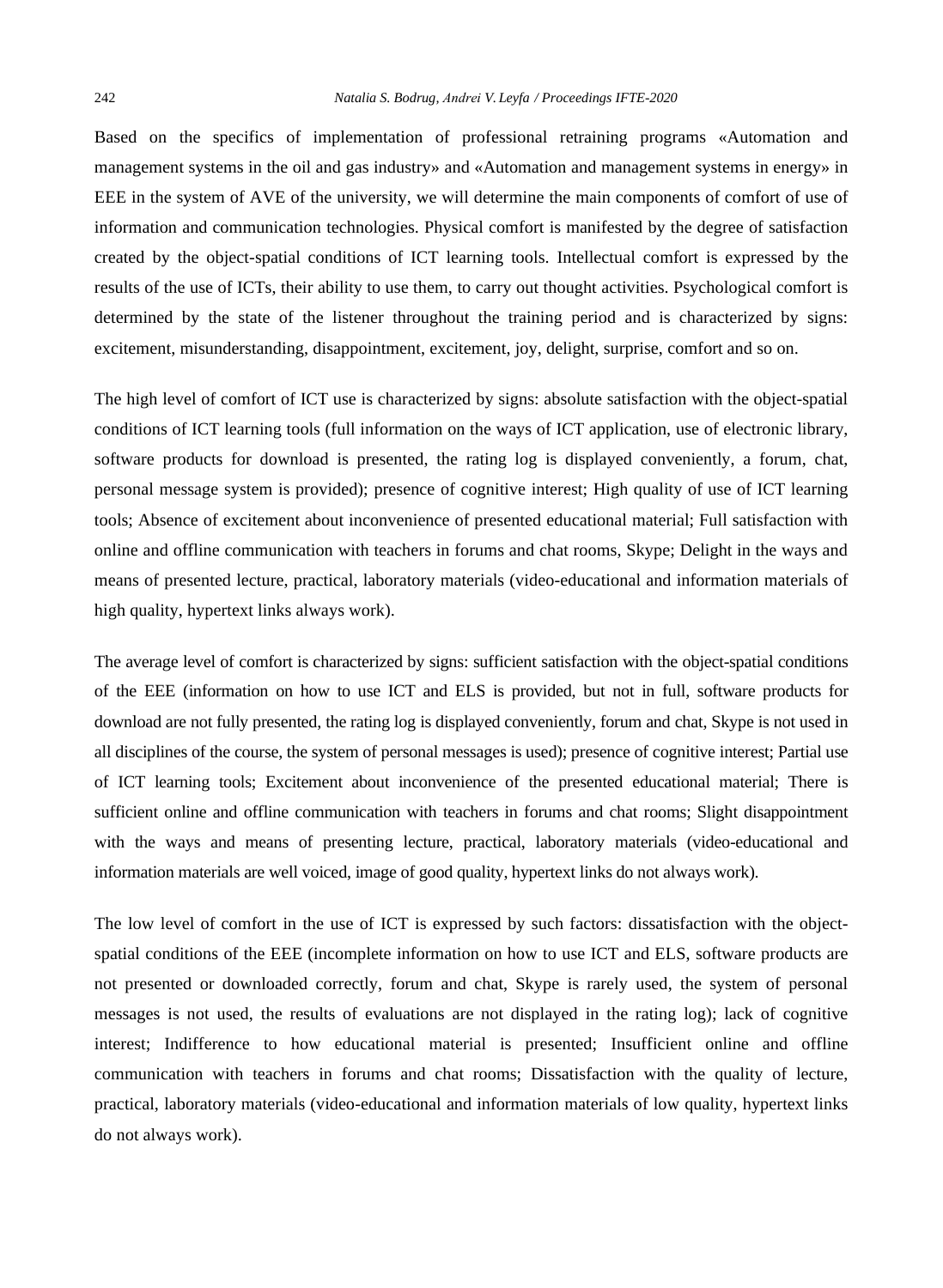Determination of the level of satisfaction with the conditions of ICT organization in EEE. Satisfaction with the ICT organization environment is a determining factor in the effectiveness of modern information and communication technologies in the training of engineers in the AVE system. It was said above that the programs of professional retraining programs «Automation and management systems in the oil and gas industry» and «Automation and management systems in energy» are oriented to regional peculiarities, the social order of the economy of the region is taken into account. Therefore, the use of modern ICT is important for the representatives of production. Since the application of innovative information and communication technologies will allow to implement professional retraining programs in the forms of training, which provide for remote and electronic education («correspondence - mixed training», «correspondence - electronic training»). Thus, when using ICT in the EEE of the university, the training takes place in-service, as the training takes place in free time.

A diagnostic tool (low, medium, high level of satisfaction) has been developed in EEE to determine the level of satisfaction with the ICT organization.

The low level of satisfaction with the conditions of ICT organization in EEE corresponds to the fact that students are practically unable to own information and communication technologies, technical means, Internet, browsers, software products, chat, forum.

The middle level is achieved by those students who can use a certain type of information resources and technologies, work on the Internet, use browsers, ELS. The use of special information, technical tools and software products for students is partial.

A high level is typical for those students who have skills and skills of integrated ownership of information communication technologies, technical means, web-technologies, special information and technical means, Internet network, browsers, software products, chat, forum.

Noting the pedagogical experiment to identify the effectiveness of ICT use in professional training of engineering personnel in the AVE system in the EEE of the university was carried out with students after completion of training. The results of the experiment are shown in Table 2.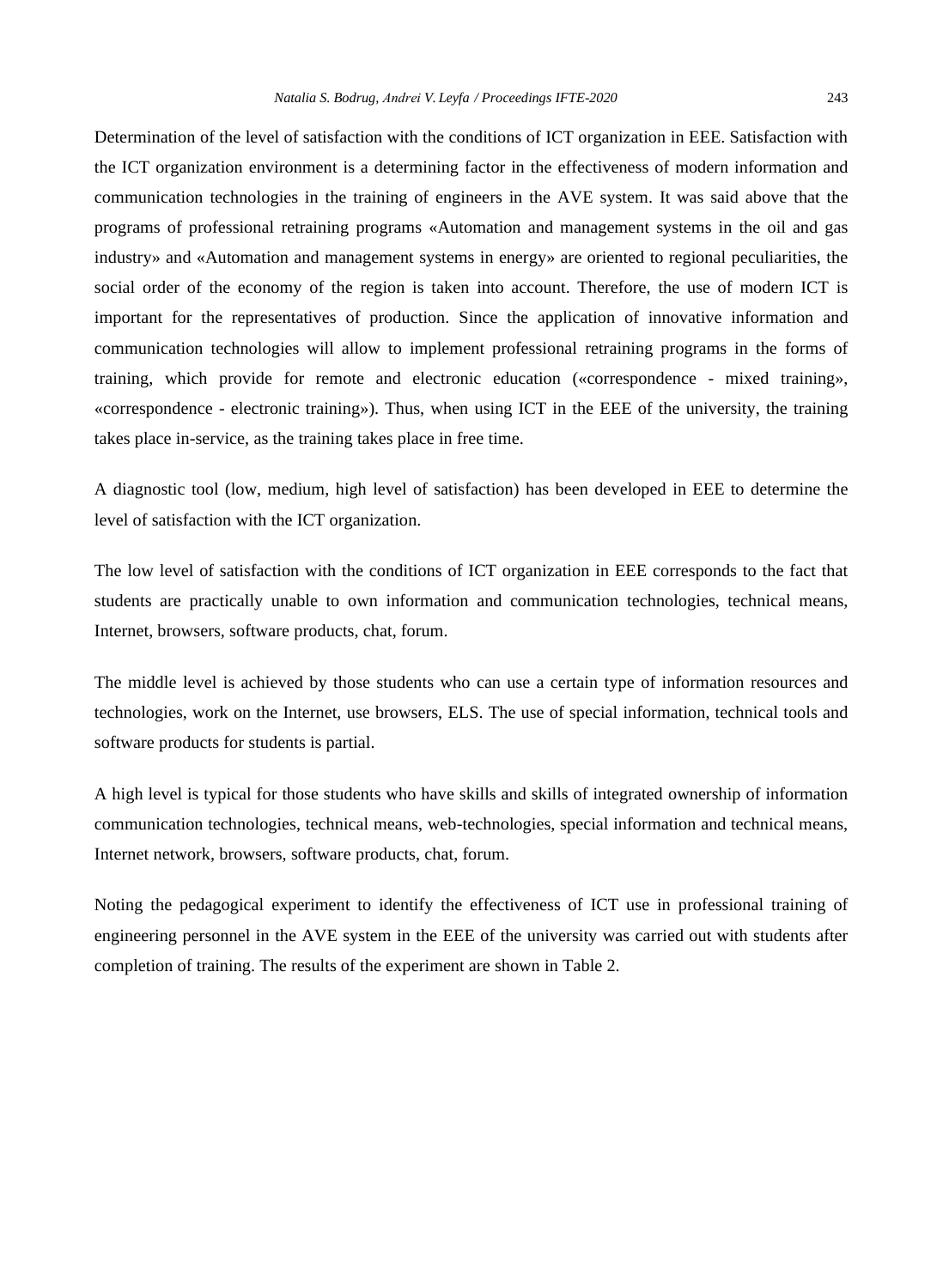| <b>Indicator</b>                                                         | Low comfort level | Average comfort level | <b>High comfort level</b> |
|--------------------------------------------------------------------------|-------------------|-----------------------|---------------------------|
| Comfort in the use of ICT in<br>the EEE                                  |                   |                       | 75                        |
| Satisfaction with the<br>conditions of organization of<br>ICT in the EEE |                   |                       | 72                        |

Table 2. Effectiveness of ICT in engineering training in the EEE AVE system of the university, %

The results of the experiment showed that the use of information and communication technologies in the training of engineering personnel in the system of additional vocational education in the electronic educational environment of the university is quite effective.

#### **Conclusion**

The necessity of applying modern information and communication technologies in the electronic educational environment of the university in the system of additional vocational education is interpreted by time, is relevant and necessary in the educational space. The University effectively uses information telecommunication technologies in the training of engineering personnel in the system of additional vocational education in the electronic educational environment.

Thus, the use of information telecommunication technologies is revealed through innovative approaches and methods used in the electronic educational environment of the university. Information communication technologies provide new means of training in the system of additional vocational education in the electronic educational environment of the university.

#### **References**

Ananiev, B. G. (1979). *Man, as a subject of knowledge*. Moscow: Thought - Mysl.

About education in the Russian Federation: Federal law of the Russian Federation of 29.12.2012 No. 273- FL (2012). Reference and legal system «Consultant Plus» - *Spravochno-pravovaya sistema «Konsul'tant Plyus»*. http://base.consultant.ru/cons/cgi/online.cgi?req=doc; base=LAW; n=158429;dst=0 (accessed 22.04.2020).